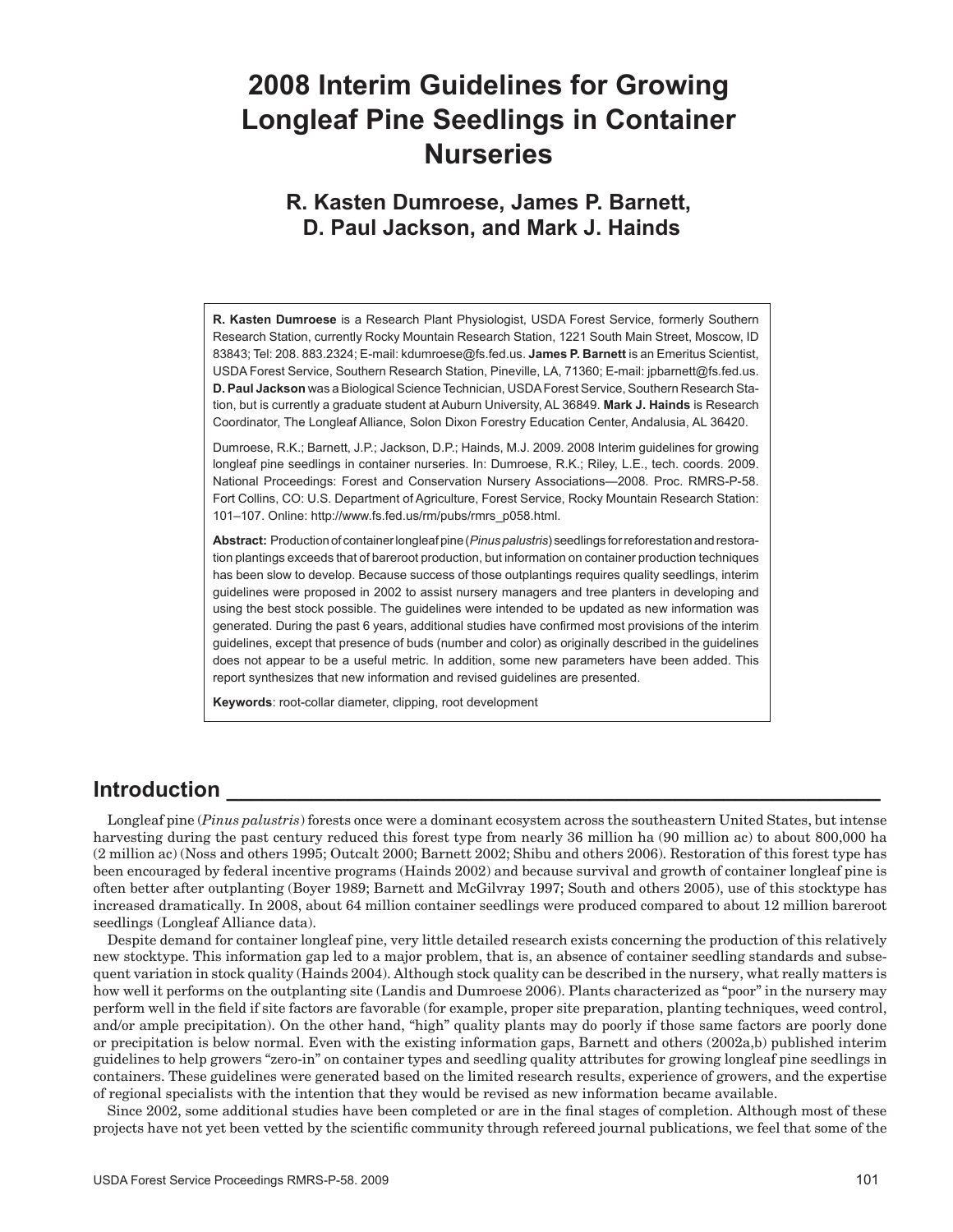Dumroese, Barnett, Jackson, and Hainds 2008 Interim Guidelines for Growing Longleaf Pine Seedlings in Container Nurseries

information gleaned from them can be used to update the interim guidelines. Some preliminary results of this work include Dumroese and others (2005), Hainds and Barnett (2006), Jackson (2006), Jackson and others (2007), and Jackson and others (forthcoming).

## **2002 Interim Guidelines \_\_\_\_\_\_\_\_\_**

The 2002 interim guidelines focused on needles, roots, root-collar diameter (RCD), buds, container size, and other important attributes, such as presence of "sondereggers" (Barnett and others 2002a,b). For each parameter, we summarize the "2002 interim guideline" as published in Barnett and others (2002a), describe the "rationale" behind each original guideline, and provide a "2008 update" that synthesizes new information that collaborates or refines the 2002 guidelines.

### **Needles**

**2002 Interim Guideline**—If clipped, needles should be 15 to 25 cm (6 to 10 in) long, but not less than 10 cm (4 in). If not clipped, needles should be 20 to 30 cm (8 to 12 in) long. The appearance of many fascicles is preferred, and needles should have a pale to dark green color.

**Rationale**—Barnett (1984) showed that repeated clipping of longleaf needles to maintain a length of 5 cm (2 in) reduced RCD, shoot weight, and root weight during nursery production, but seedlings given single or multiple clippings to maintain a needle length of 25 cm (10 in) were similar to their non-clipped cohorts. In addition, survival of seedlings clipped to maintain the 5-cm (2-in) length was poorer under higher levels of moisture stress than seedlings with longer needles. Barnett (1984) also reported that seedlings clipped once to 25 cm (10 in) immediately before outplanting under severe moisture stress conditions survived better than control seedlings and seedlings clipped too frequently. These results are similar to the conclusions of South (1998) who noted that clipping needles of bareroot seedlings improved survival, presumably because of reduced transpiration on sites where seedlings are under significant moisture stress. Clipping needles in the nursery can prevent their lodging and reduce subsequent susceptibility to disease by improving air circulation, reducing humidity levels, and allowing more uniform irrigation. Poor irrigation uniformity leads to overwatering and can increase root disease (Enebak and Carey 2002). Barnett (1989) found that seedlings grown in shade during nursery production were much smaller and suggested that clipping could allow more uniform light exposure (Barnett 1984). Seedlings with fascicles are preferred; Wakeley (1954) and Barnett (1980) reported that seedlings with fascicles perform better after outplanting. A healthy "green" color is indicative of proper nutrient status, rather than the "yellow" (chlorotic) foliage resulting from nutrient deficiencies.

**2008 Update**—To our knowledge, no new work has been published on clipping. However, we found that needle length of container seedlings is a function of nitrogen fertilizer rate (Jackson 2006; Jackson and others 2007). We also determined that a rate of 2 to 3 mg nitrogen/seedling/week for 20 weeks produced seedlings in Ropak® Multipot #3-96® containers (depth =  $12 \text{ cm}$  [4.8 in]; volume =  $98 \text{ cm}^3$  [6 in<sup>3</sup>]; density =  $441$  per  $m^2[41$  per ft<sup>2</sup>]) with needles within the original interim guidelines without the need for clipping. After outplanting, these seedlings survived and grew well (Jackson 2006; Jackson and others 2007). Seedlings given 4 mg nitrogen/week for 20 weeks had needles that would have required clipping under operational conditions to prevent lodging (we did not clip them, however, in the experiment); no additional benefit in terms of seedling survival or growth was noted for this stocktype. It should be noted that many other fertilizer regimes appear to produce longleaf seedlings without the need for clipping (Dumroese and others 2005). It may be, however, that nutrient loading longleaf pine seedlings in the nursery (Hinesley and Maki 1980; Dumroese 2003) in concert with clipping may improve outplanting performance, particularly because of unpublished work conducted at Auburn University. Researchers there found that clipping longleaf pine seedlings to 20 cm (8 in) reduced water loss in a greenhouse during the first 4 days after clipping (South 2008). This short-term affect may be beneficial to outplanting performance.

### **Roots**

**2002 Interim Guideline**—RCD, measured at the base of the needles, should be 6.35 mm (0.25 in) or more, and no less than 4.75 mm (0.19 in). Roots should be light brown in color with white root tips, free of disease symptoms, and without circling. Presence of mycorrhizae is encouraged.

**Rationale**—Because longleaf pine seedlings generally exit the grass stage when their RCDs are about 25 mm (1 in) (Wahlenberg 1946), obtaining large RCDs in the nursery could shorten the grass stage after outplanting. In addition, larger RCDs are associated with better survival of bareroot stock (White 1981). The minimum value was based on observations that seedlings with less than 4.75 mm  $(0.19 \text{ in})$  diameter grown in Ropak® Multipot #6-45® containers (described below) were "floppy" and had reduced survival. ("Floppy" seedlings, when held horizontally by the terminal bud, "flopped" over because of insufficient development of roots within the root plug [Hainds and Barnett 2004, 2006]). Light brown roots with white root tips indicate a healthy root system and show potential for new root development. Black roots require close scrutiny, particularly if a large portion of the root system is black, because they are likely diseased. Presence of mycorrhizae indicates a healthy root system, but applying inoculant is usually unnecessary because windborne spores typically inoculate seedlings naturally (Barnett and Brissette 1986).

**2008 Update**—In general, the recommendation for RCDs greater than  $4.75$  mm  $(0.19 \text{ in})$  for typical  $100 \text{ cm}^3$   $(6 \text{ in}^3)$ containers seems acceptable. In this stocktype, we note that most fertilizer regimes produce seedlings above this threshold (Jackson 2006; Jackson and others 2007). Seedlings below this threshold have reduced survival (Hainds and Barnett 2004, 2006), and it appears that seedlings with increasing RCDs have increasingly better performance in terms of reduced time in the grass stage (Jackson and others 2007, forthcoming). South and others (2005) report a critical threshold of 5.5 mm (0.22 in); seedlings with lower RCDs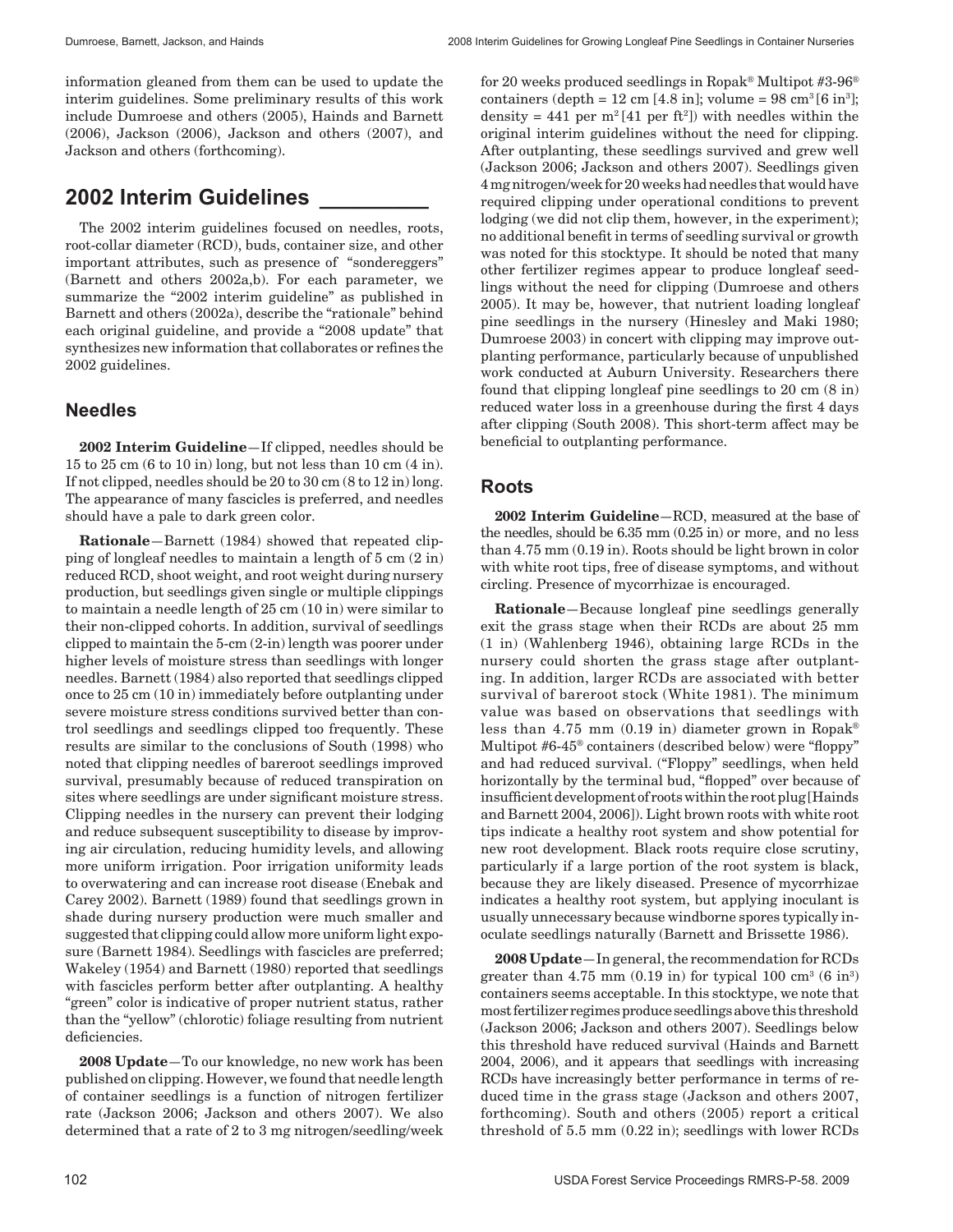had poorer survival across a variety of sites than those with greater RCDs. Recent work shows, however, that RCD cannot be increased indefinitely without a decline in survival and growth—when the ratio of RCD to the diameter of the growing container (the Root Bound Index [RBI]) was greater than 27%, seedling survival was compromised (fig. 1) (South and others 2005; South and Mitchell 2006). Our observation is that this critical threshold may be difficult to achieve in a 20- to 30-week growing cycle for seedlings in Ropak® Multipot #3-96® containers, but, as Salonius and others (2002) point out, could be easily achieved when seedlings are grown too long in the containers, or "held over" in the nursery in anticipation of being sold the following year.

Most typical, commercially available containers used for reforestation have design features to prevent root circling. Some containers are treated with copper to prevent root spiraling, which also prevents lateral roots from growing downward on the exterior of the plug and forming a "birdcage," and this treatment was associated with changes in root system morphology, shoot and root biomass (Barnett and McGilvray 2002), and root growth potential (South and others 2005). In general, these seedlings are easier to extract from containers, especially those made of Styrofoam™, and fresh copper on container walls decreases the level of potential disease inoculum (Dumroese and others 2002). Copper-coated containers yield seedlings with better, more uniform root distribution higher on the initial root plug, which is believed to improve resistance to windthrow (Burdett 1978; Burdett and others 1986). Neither South and others (2005) nor Sung and others (forthcoming) noted any short-term benefit, in terms of survival or growth, from growing seedlings in copper-treated containers.

Tinus and others (2002) determined that exposing longleaf roots to temperatures below –4 °C (25 °F) caused significant damage. South (2006) reports damage is more severe if that temperature is achieved before seedlings have acclimated to cold temperatures (early winter), or the frost is preceded by warm temperatures that cause deacclimation of seedling tissues to cold.



**Figure 1**. Effect of the root bound index (RCD/cell diameter) on second-year survival of container longleaf pine seedlings (South and others 2005).

#### **Buds**

**2002 Interim Guideline**—Buds should be present on 90% of the crop. Seedlings outplanted in late October or early November are more likely to have green buds, whereas seedlings outplanted in late December or January are more likely to have brown buds. Brown buds are thought to be more mature, but outplanting should not be delayed to obtain better bud development.

**Rationale**—Personal observations of quality seedling crops grown during a variety of research projects indicated that seedlings at the end of the growing cycle in late fall had a cessation of needle growth, hardening of tissue, and formation of notable, green, terminal buds, which then became brown during winter.

**2008 Update**—Early researchers noted that longleaf pine seedlings in the grass stage exhibit a progression of bud types (Pessin 1939; Wahlenberg 1946). Wakeley (1954) noted that bud status during a single growing season changed as terminal buds formed, opened, re-formed, and re-opened. We have observed development of the apex during several studies and have attempted some quantification. Attempting to use the bud descriptions (pincushion, round, and elongated) of Pessin (1939), Wahlenberg (1946), and Wakeley (1954) during nursery production has been problematic, as nursery stock shows a wide variation in apex characters not necessarily meeting those descriptions. Jackson (2006) found that increasing rates of fertilizer resulted in larger, more robust buds. At deficient nitrogen rates, buds were small and brownish, whereas seedlings given high doses of nitrogen had larger, green buds. In another trial, we observed that frequency of terminal buds varied by month, generally increasing from September through December and then decreasing dramatically in January (fig. 2). In another study, more than 90% of the crop still had firm terminal buds in January. Larson (2002) points out that dormant buds may be difficult to see. Therefore, additional quantification, and perhaps a new framework for describing/measuring bud development during nursery culture, would help identify if, and what, the effect of differing bud/apex condition on longleaf pine seedling quality might be. Because we have outplanted groups of longleaf pine seedlings with wide variation in the presence of terminal buds (ranging from 20% [Jackson and others 2007] to 100% [fig. 2]), and survival and growth have been similar, it appears that the bud criteria in the 2002 guidelines does not appear to be useful.

### **Container Size**

**2002 Interim Guideline**—Container diameter should be no less than  $25 \text{ mm} (1 \text{ in})$ , with  $38 \text{ mm} (1.5 \text{ in})$  or greater desired. Container depth should be no less than 9 cm (3.5 in), with 11.5 cm  $(4.5 \text{ in})$  or more preferred. Container volume should be no less than  $90 \text{ cm}^3 (5.5 \text{ in}^3)$ , with  $100 \text{ cm}^3 (6 \text{ in}^3)$  or more recommended.

**Rationale**—The guidelines were based on observations from a variety of studies (Barnett 1974, 1984, 1988, 1991; Amidon and others 1982; Barnett and McGilvray 1997).

**2008 Update**—Since the interim guidelines were published, most of our work has focused on seedlings grown in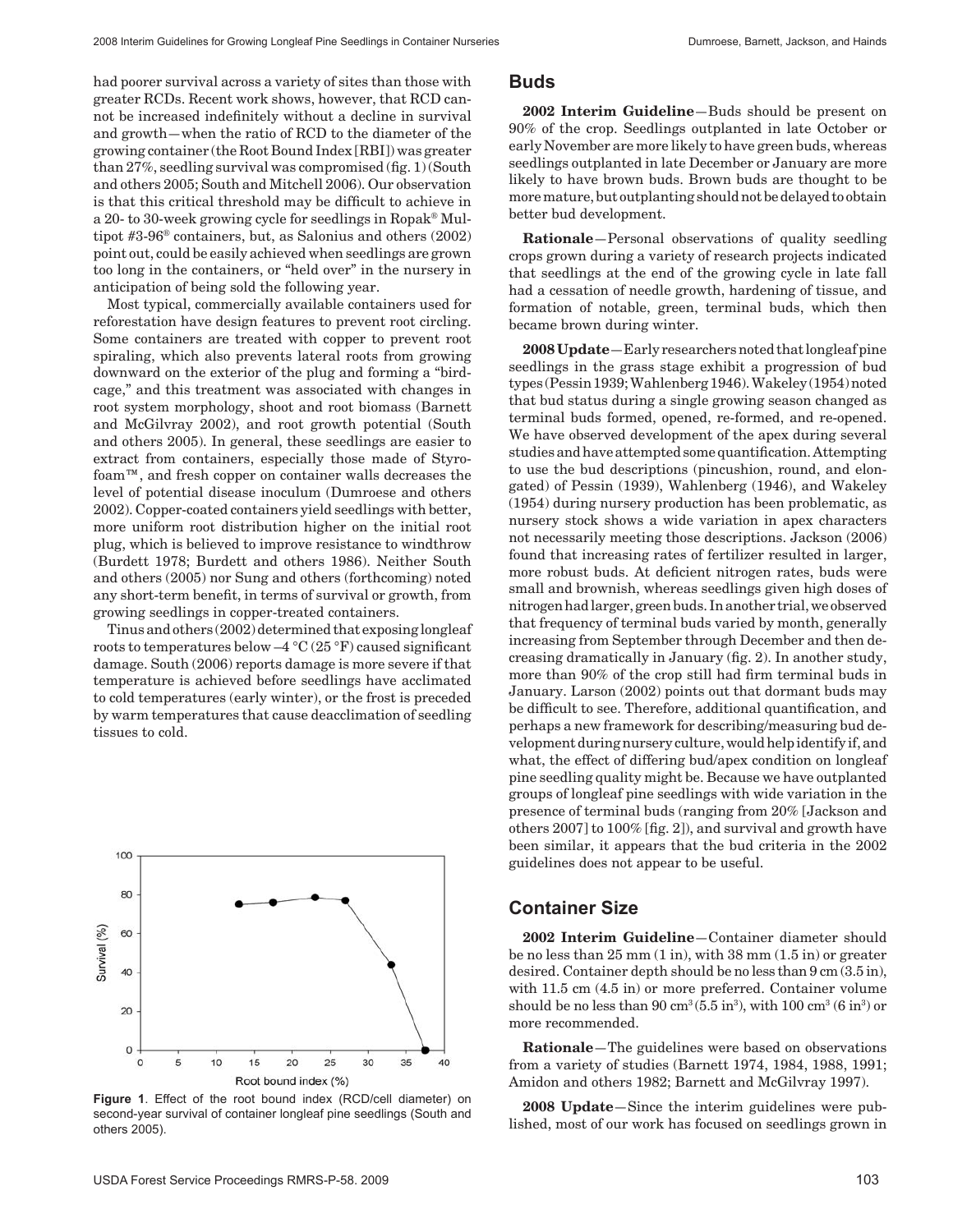

**Figure 2**. Bud occurrence from September through January for longleaf pine seedlings in a recent fertilizer trial completed by the authors. Although no pattern was observed between seedlings grown in a greenhouse or outside, or among three levels of nitrogen fertilizer, pooled data showed that buds formed from September, with most of the crop having discernable terminal buds in December, followed by an opening of terminal buds in January.

Ropak® Multipot #3-96® (Jackson 2006; Jackson and others 2007, forthcoming) or Ropak® Multipot #6-45® (Dumroese and others 2005) containers. The Multipot #6-45® is the same as the Multipot #3-96® described above except seedlings are grown at a higher density  $(581 \text{ per m}^2[54 \text{ per ft}^2])$ . Seedlings grown in Ropak® Multipot #3-96® containers have been evaluated up to 3 years in the field; preliminary data shows excellent survival and growth (Jackson and others 2007, forthcoming). South and others (2005) evaluated six different container types of various materials, ranging in depth from  $6.5$  to  $15$  cm  $(2.6$  to  $6$  in) and volume from  $60$ to  $120 \text{ cm}^3$  (4 to 6 in<sup>3</sup>), outplanted on four field sites. They concluded that container type (Styrofoam™, hard plastic, or mesh) may not affect survival on easy-to-regenerate sites, but mesh-type containers (such as Jiffy pellets) performed poorer than Styrofoam™ and hard plastic containers, which had characteristics consistent with the original guidelines. Sung and others (forthcoming) found reduced survival, height growth, and exit from the grass stage for seedlings grown in small volume (54 cm<sup>3</sup> [4 in<sup>3</sup>]) containers compared to larger cohorts. A study examining a wider range of container sizes (60 to 340 cm<sup>3</sup> [4 to 20 in<sup>3</sup> ]) was outplanted on the USDA Forest Service Palustris Experimental Forest (Louisiana) in December 2008.

#### **Other Important Attributes**

**2002 Interim Guideline**—Root plugs should remain intact (no loss of medium) when extracted and during handling, and they should always be moist. Seedlings should lack competing weeds and insect pests. The nursery manager and the buyer should agree whether to cull sonderegger seedlings.

**Rationale**—Firm root plugs indicate good root development and seedlings with firm plugs and appropriate RCD for the container diameter are not "floppy," as described in the "roots" section. Furthermore, firm plugs facilitate handling in the nursery and outplanting because they do not fall apart, and losing a portion of the root plug during the process of extraction through outplanting was associated with a decrease in survival and subsequent growth in a conifer species (Tinus 1974). Moisture held in the growing medium prevents root desiccation. A seedling sharing its container with a competing weed has less access to nutrients and water, resulting in reduced growth (Pessin and Chapman 1944). Seedlings that begin height growth during nursery production are usually sonderegger pines (*Pinus* X *sondereggeri*), a naturally occurring hybrid of longleaf and loblolly (*P. taeda*) pines (Little 1979). These seedlings produce poorly formed trees in plantations and are less desirable than longleaf pine.

**2008 Update**—Many growers irrigate their seedlings just prior to extraction (Dumroese and Barnett 2004). Seedlings may be hot-planted (no or very limited storage) or cooler stored for a week to a few months (Dumroese and Barnett 2004). Regardless, having moist plugs when shipped to the field is important. This may be especially true for seedlings hot-planted during the April through October planting window because these seedlings likely have more exposure to greater vapor pressure deficits than seedlings hot-planted, or outplanted after cooler storage, during the relatively mild "winter" season. Luoranen and others (2004) found that mortality of silver birch (*Betula pendula*) increased with decreasing plug moisture content; rate of mortality with decreasing plug moisture was greatest on dry sites. More detailed observations by Hainds and Barnett (2006) suggest that seedlings with as much as 10 cm (4 in) of height growth in the nursery may not necessarily be sonderegger pines. This may complicate identification of hybrid seedlings in the nursery; as always, the best solution is for the grower and the buyer to communicate about this beforehand.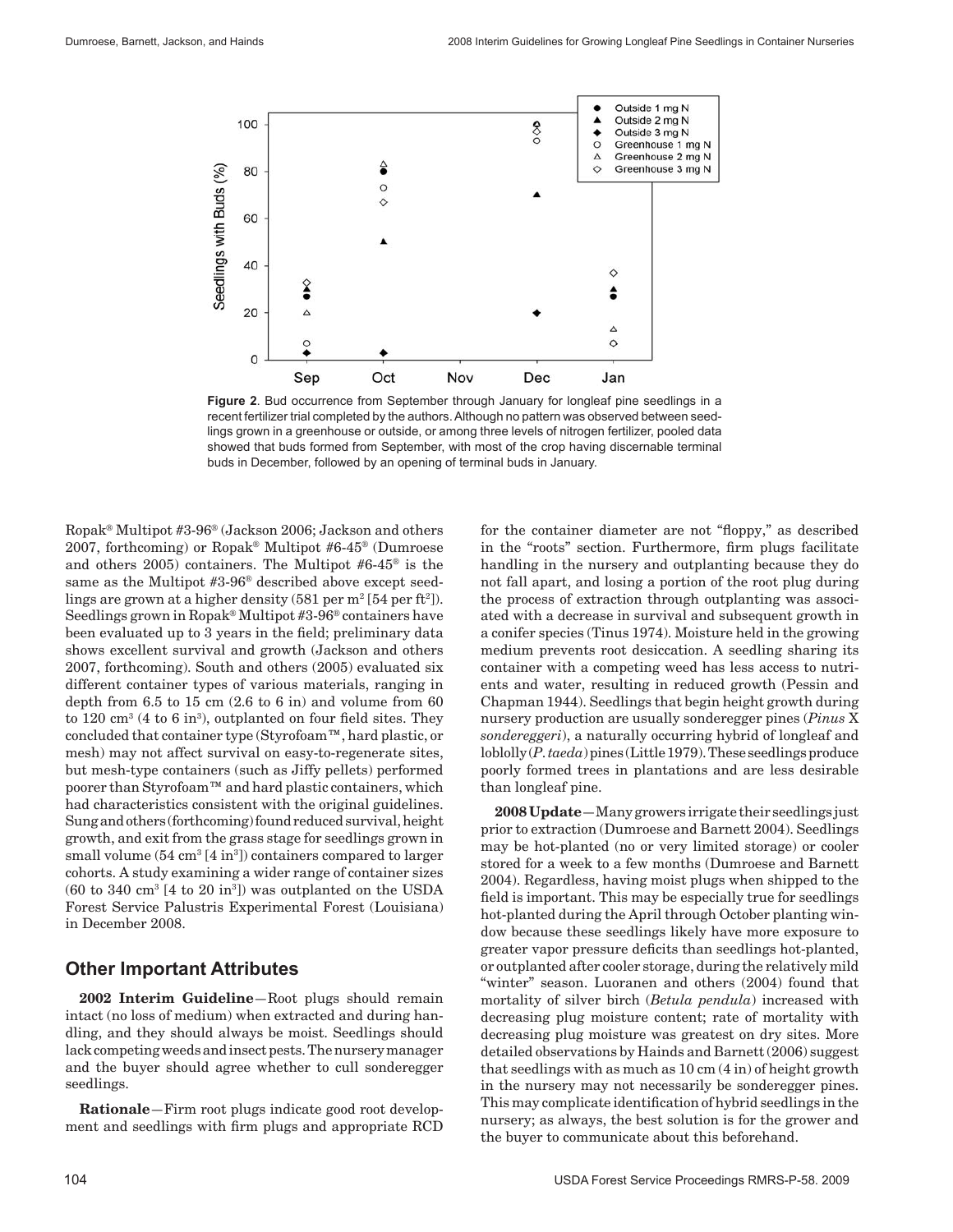Not discussed in the original guidelines were "double seedlings," two seedlings growing in a single container. During nursery production, a "single" seedling can have twice the dry weight of a "double" seedling (Brissette and Barnett 1989), which affects outplanting performance. After outplanting, Brissette and Barnett (1989) showed that survival was greatly reduced when two or three seedlings occupied the same container (fig. 3A), and Hainds and Barnett (2006) report that height growth was also diminished (fig. 3B).

### **Summary \_\_\_\_\_\_\_\_\_\_\_\_\_\_\_\_\_\_\_\_\_**

Results from recent studies confirm that most of the recommendations made when the 2002 interim guidelines were developed are still sound (table 1). The main exception is related to the presence of terminal buds and its effect on outplanting performance. Additional information regarding "floppy" seedlings, double seedlings, and classification of sonderegger pines has also been included.



**Figure 3**. (A) Survival of longleaf pine seedlings decreases when multiple seedlings exist within a single container (Brissette and Barnett 1989). (B) Height growth of seedlings at Samson Site Alabama (see Hainds and Barnett 2006 for more details). "Double" had 2 seedlings growing within the same container. Note: This figure was presented incorrectly in Hainds and Barnett (2006).

| <b>Needles</b>                   | Needles should be 15 to 30 cm (6 to 12 in) long, and not less than 10 cm (4 in). Needles<br>should have a "medium to dark" green color. Avoid yellow or brown seedlings.                                                                                                                                                                                                                                                                                                                                                                                                                                                                                                                          |
|----------------------------------|---------------------------------------------------------------------------------------------------------------------------------------------------------------------------------------------------------------------------------------------------------------------------------------------------------------------------------------------------------------------------------------------------------------------------------------------------------------------------------------------------------------------------------------------------------------------------------------------------------------------------------------------------------------------------------------------------|
| Roots                            | Root-collar diameter, measured at the base of the needles, should be no less than 4.75 mm<br>(0.19 in). Larger RCDs are encouraged as long as the ratio of seedling RCD to container<br>diameter is less than 27% to avoid root binding. Roots should be light brown in color with<br>white root tips, free of disease symptoms, and without circling. Cambium at or near the<br>root-collar should be whitish or greenish, never orange or brown. Plugs should be firm and<br>moist and stay intact during extraction and outplanting. Avoid "floppy" seedlings—these<br>seedlings, when held by the terminal horizontally, bend or flop, unable to maintain a straight<br>horizontal alignment. |
| <b>Buds</b>                      | May or may not be present.                                                                                                                                                                                                                                                                                                                                                                                                                                                                                                                                                                                                                                                                        |
| Container<br>size                | Diameter $\geq$ 25 mm (1 in), with 38 mm (1.5 in) or greater desired.<br>Depth $\geq 9$ cm (3.5 in), with 11.5 cm (4.5 in) or more preferred.<br>Volume $\geq$ 90 cm <sup>3</sup> (5.5 in <sup>3</sup> ), with 100 cm <sup>3</sup> (6 in <sup>3</sup> ) or more recommended.                                                                                                                                                                                                                                                                                                                                                                                                                      |
| Other<br>important<br>attributes | Seedlings should be free of weeds and insects.<br>Avoid multiple seedlings within a single container.<br>Sonderegger pines retained or removed pending decision by grower and buyer in<br>agreement.                                                                                                                                                                                                                                                                                                                                                                                                                                                                                              |

**Table 1**. The 2008 interim guidelines for nursery production of longleaf pine seedlings.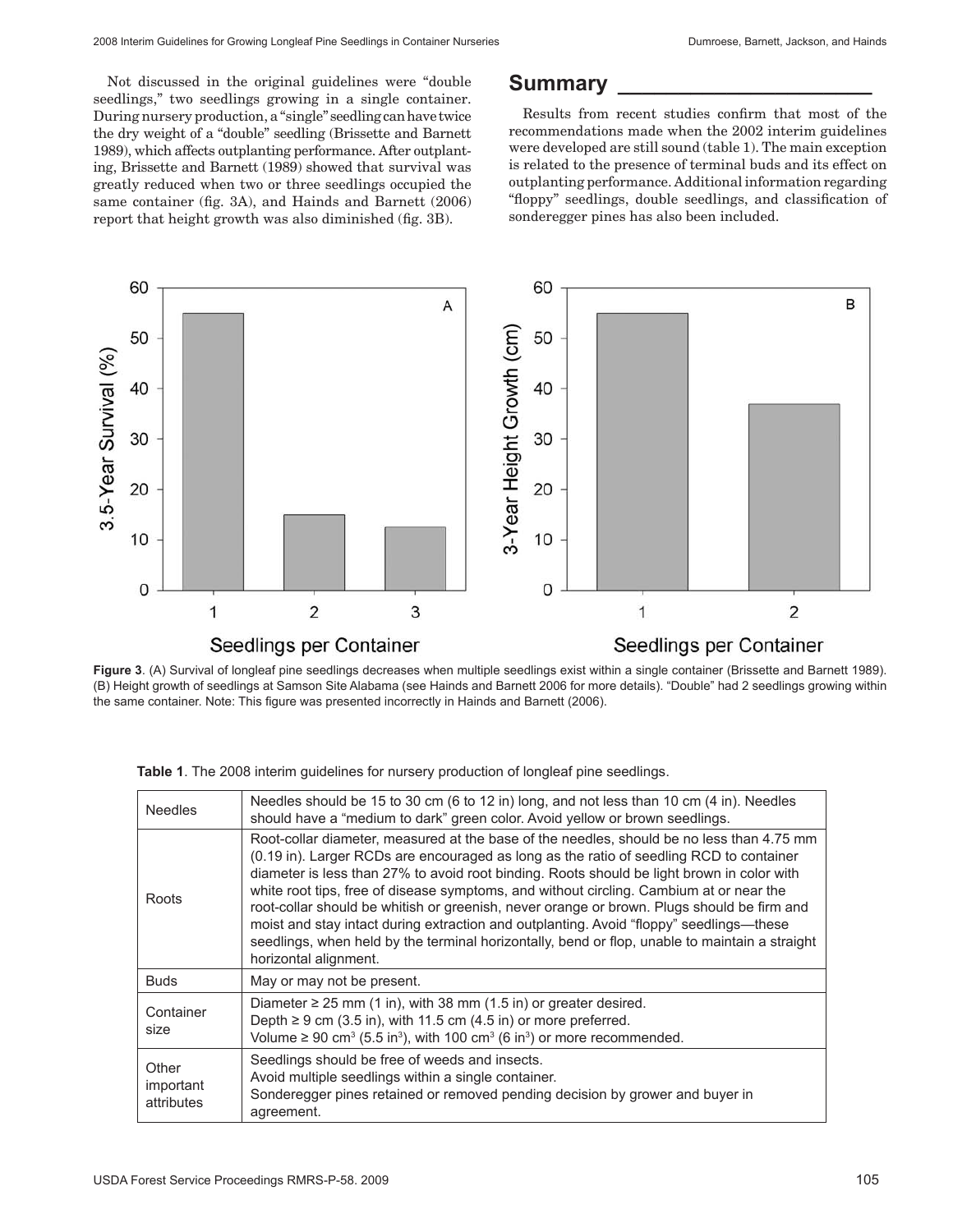# **Acknowledgments\_\_\_\_\_\_\_\_\_\_\_\_\_\_**

We appreciate the comments and suggestions provided by Dr. David South on earlier drafts.

# **References \_\_\_\_\_\_\_\_\_\_\_\_\_\_\_\_\_\_\_\_**

- Amidon TE, Barnett JP, Gallagher HP, McGilvray JM. 1982. A field test of containerized seedlings under drought conditions. In: Guilin RW, Barnett JP, editors. Proceedings of the southern containerized forest tree seedling conference. New Orleans (LA): USDA Forest Service, Southern Forest Experiment Station. General Technical Report SO-37. p 139-144.
- Barnett JP. 1974. Tube lengths, site treatments, and seedling ages affect survival and growth of containerized southern pine seedlings. New Orleans (LA): USDA Forest Service, Southern Forest Experiment Station. Research Note SO-174. 3 p.
- Barnett JP. 1980. Density and age affect performance of containerized loblolly pine seedlings. New Orleans (LA): USDA Forest Service, Southern Forest Experiment Station. Research Note SO-256. 5 p.
- Barnett JP. 1984. Top pruning and needle clipping of containergrown southern pine seedlings. In: Lantz C, compiler. Proceedings: southern nursery conferences. Atlanta (GA): USDA Forest Service, State and Private Forestry, Southern Region. p 39-45.
- Barnett JP. 1988. Site preparation, containers, and soil types affect field performance of loblolly and longleaf pine seedlings. In: Proceedings, 5th biennial southern silvicultural research conference. New Orleans (LA): USDA Forest Service, Southern Forest Experiment Station. General Technical Report SO-74. p 155-158.
- Barnett JP. 1989. Shading reduces growth of longleaf and loblolly pine seedlings in containers. Tree Planters' Notes 40(1):23-26.
- Barnett JP. 1991. Effects of morphological grade on field performance of container-grown southern pine seedings. In: Coleman SS, Neary DG, editors. In: Proceedings, 5th biennial southern silvicultural research conference. New Orleans (LA): USDA Forest Service, Southern Forest Experiment Station. General Technical Report SE-70. p 94-99.
- Barnett JP. 2002. Longleaf pine: Why plant it? Why use containers? In: Barnett JP, Dumroese RK, Moorhead DJ, editors. Proceedings of workshops on growing longleaf pine in containers—1999 and 2001. Asheville (NC): USDA Forest Service, Southern Research Station. General Technical Report SRS-56. p 5-7.
- Barnett JP, Brissette JC. 1986. Producing southern pine seedlings in containers. New Orleans (LA): USDA Forest Service, Southern Forest Experiment Station. General Technical Report SO-59. 71 p.
- Barnett JP, McGilvary JM. 1997. Practical guidelines for producing longleaf pine seedlings in containers. Asheville (NC): USDA Forest Service, Southern Research Station. General Technical Report SO-14. 28 p.
- Barnett JP, McGilvary JM. 2002. Copper-treated containers influence root development of longleaf pine seedlings. In: Barnett JP, Dumroese RK, Moorhead DJ, editors. Proceedings of workshops on growing longleaf pine in containers—1999 and 2001. Asheville (NC): USDA Forest Service, Southern Research Station. General Technical Report SRS-56. p 24-26.
- Barnett JP, Hainds MJ, Hernandez GA. 2002a. Interim guidelines for growing longleaf seedlings in containers. In: Barnett JP, Dumroese RK, Moorhead DJ, editors. Proceedings of workshops on growing longleaf pine in containers—1999 and 2001. Asheville (NC): USDA Forest Service, Southern Research Station. General Technical Report SRS-56. p 27-29.
- Barnett JP, Hainds MJ, Hernandez GA. 2002b. Interim guidelines for growing longleaf seedlings in containers. Asheville (NC): USDA Forest Service, Southern Research Station. General Technical Report SRS-60. 3 p.
- Boyer WD. 1989. Response of planted longleaf pine bare-root and container stock to site preparation and release: fifth year results. In: Proceedings, 5th biennial southern silvicultural research conference. New Orleans (LA): USDA Forest Service, Southern Forest Experiment Station. General Technical Report SO-74. p 165-168.
- Brissette JC, Barnett JP. 1989. Comparing first-year growth in bareroot and container planting of shortleaf pine half-sib families. In: Proceedings, 20th southern forest tree improvement conference; 1989 June 26-30; Charleston, SC. Atlanta (GA): Southern Forest Tree Improvement Committee. Publication 42. p 354-361.
- Burdett AN. 1978. Control of root morphogenesis for improved mechanical stability in container-grown lodgepole pine. Canadian Journal of Forest Research 8:483-486.
- Burdett AN, Coates H, Eremko R, Martin PAF. 1986. Toppling in British Columbia's lodgepole pine plantations: significance, cause and prevention. Forestry Chronicle 62:433-439.
- Dumroese RK. 2003. Hardening fertilization and nutrient loading of conifer seedlings. In: Riley LE, Dumroese RK, Landis TD, technical coordinators. National proceedings, forest and conservation nursery associations—2002. Ogden (UT): USDA Forest Service, Rocky Mountain Research Station. Proceedings RMRS-P-28. p 31-36.
- Dumroese RK, Barnett JP. 2004. Container seedling handling and storage in the southeastern states. In: Riley LE, Dumroese RK, Landis TD, technical coordinators. National proceedings, forest and conservation nursery associations—2003. Ogden (UT): USDA Forest Service, Rocky Mountain Research Station. Proceedings RMRS-P-33. p 22-25.
- Dumroese RK, James RL, Wenny DL. 2002. Hot water and copper coatings in reused containers decrease inoculum of *Fusarium*  and *Cylindrocarpon* and increase Douglas-fir seedling growth. HortScience 37:943-947.
- Dumroese RK, Parkhurst J, Barnett JP. 2005. Controlled release fertilizer improves quality of container longleaf pine seedlings. In: Dumroese RK, Riley LE, Landis TD, technical coordinators. National proceedings, forest and conservation nursery associations—2004. Fort Collins (CO): USDA Forest Service, Rocky Mountain Research Station. Proceedings RMRS-P-35. p 3-8.
- Enebak S, Carey B. 2002. Pest control for container-grown longleaf pine. In: Barnett JP, Dumroese RK, Moorhead DJ, editors. Proceedings of workshops on growing longleaf pine in containers—1999 and 2001. Asheville (NC): USDA Forest Service, Southern Research Station. General Technical Report SRS-56. p 43-46.
- Hainds MJ. 2002. Longleaf seedling trends. In: Barnett JP, Dumroese RK, Moorhead DJ, editors. Proceedings of workshops on growing longleaf pine in containers—1999 and 2001. Asheville (NC): USDA Forest Service, Southern Research Station. General Technical Report SRS-56. p 3-4.
- Hainds MJ. 2004. Establishing longleaf pine seedlings on agricultural fields and pastures. In: Connor KF, editor. Proceedings of the 12th biennial southern silvicultural research conference. Asheville (NC): USDA Forest Service, Southern Research Station. General Technical Report SRS-71. p 309-313.
- Hainds MJ, Barnett JP. 2004. Container grown longleaf pine seedling quality. In: Connor KF, editor. Proceedings of the 12th biennial southern silvicultural research conference. Asheville (NC): USDA Forest Service, Southern Research Station. General Technical Report SRS-71. p 319-320.
- Hainds MJ, Barnett JP. 2006. Container grown longleaf pine seedling quality. In: Connor KF, editor. Proceedings of the 13th biennial southern silvicultural research conference. Asheville (NC): USDA Forest Service, Southern Research Station. General Technical Report SRS-92. p 102-104.
- Hinesley LE, Maki TE. 1980. Fall fertilization helps longleaf pine nursery stock. Southern Journal of Applied Forestry  $4.132 - 135$
- Jackson DP. 2006. Relating morphology, nutrition, and bud development to liquid fertilizer application of containerized longleaf pine [MSc thesis]. Ruston (LA): Louisiana Tech University, College of Applied and Natural Resources. 62 p.
- Jackson DP, Dumroese RK, Barnett JP, Patterson WB. 2007. Container longleaf pine seedling morphology in response to varying rates of nitrogen fertilization in the nursery and subsequent growth after outplanting. In: Riley LE, Dumroese RK, Landis TD, technical coordinators. National proceedings, forest and conservation nursery associations—2006. Fort Collins (CO): USDA Forest Service, Rocky Mountain Research Station. Proceedings RMRS-P-50. p 114-119.
- Jackson DP, Dumroese RK, Barnett JP, Patterson WB. Effects of liquid fertilizer application on the morphological and outplanting success of container longleaf pine seedlings. In: Proceedings